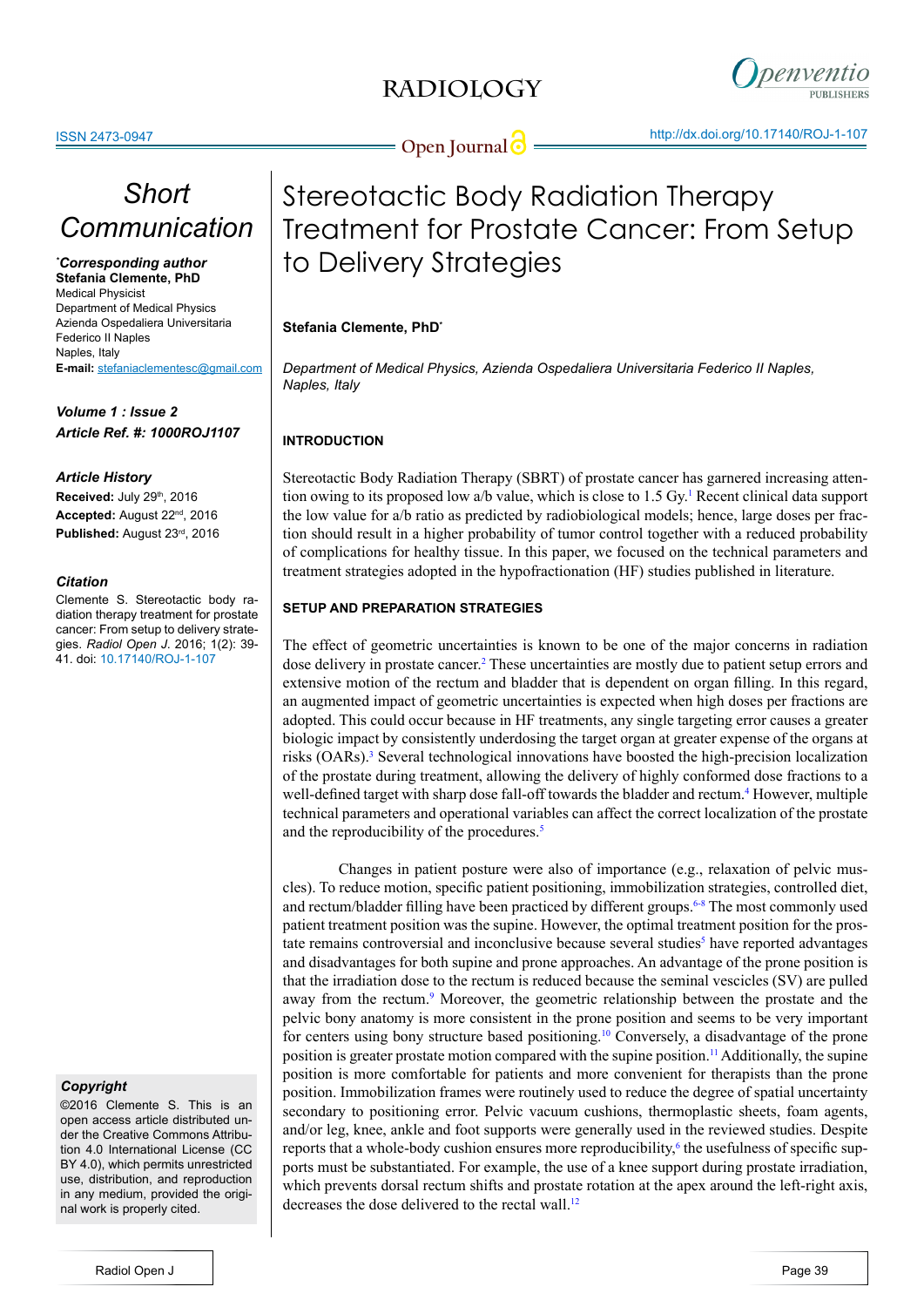## **RADIOLOGY**



**Open Journal | State of the September of the September of the September 2010 17140/ROJ-1-107** 

anatomy or soft tissues[.14](#page-2-6)[,21](#page-2-12) Different authors have reported that

Displacements of the prostate relative to the radiation beams occur not only as a result of patient positioning but also owing to different filling levels and pressures from the bladder and rectum. Graf et al<sup>13</sup> reported reduced prostate motion when patients were appropriately instructed regarding constant bladder and rectum filling. In most of the selected HF studies, the bladder volume was kept constant by having the patient empty the bladder and drinks a known amount of water before the simulation and treatment. Different strategies were adopted for the rectum, for which filling is more difficult to control. Frequently, a rectal enema was performed in patients treated with extremely high frequency (EHF) regimes. In fact, several studies showed a decrease in the interfraction prostate displacement with a consequent reduction in the target margin when an enema was used.[14,15](#page-2-6) None of the drugs or compounds delivered was shown in the current literature to be useful in preventing or mitigating acute damage to healthy tissues. The use of a rectal balloon, which positively influences intrafraction prostate stability, was sporadic. The use of tissue spacers in the region between the prostate and the anterior rectal wall has never been referenced. However, a reduced variability in the data regarding bladder toxicity, especially late toxicity, was observed in patients who received preparation, this indicates a more accurate prediction of the expected toxicity when assessed for a lower anatomical inter patient variability.

## **IMAGING STRATEGIES**

The use of computed tomography/magnetic resonance imaging (CT/MRI) image fusion for more precise target volume identification in prostate cancer patients was reported. Hentschel et  $a^{16}$  reported that CT scans overestimate prostate volume by 35% compared with MRI. In particular, they found that the mean area defined by CT imaging was larger than the area defined by MRI, mainly at the base and the apex of the prostate. However, in the segmentation process, it is necessary to take into account the prostate swelling that occurs during treatment.[17](#page-2-8) In a recent study performed by Gunnlaugsson et al, $18$  the adoption of an EHF regimen showed a significant increase in prostate shape and size of 14% at the middle of treatment (Equivalent dose in 2 Gy fractions Z 33 Gy) and 9% at the end of treatment (Equivalent dose in 2 Gy fractions Z 67 Gy). This trend differs from the conven-tional fractionation trend<sup>[19](#page-2-10)</sup>

## **IMAGE GATED RADIOTHERAPY STRATEGIES**

The daily or random prostate localization timing were done using several different technologies, including transabdominal US, x-ray portal imaging, and kilo-voltage and mega-voltage conebeam computed tomography (CBCT). With these technologies, patient localization uses bony anatomy, implanted fiducials (seeds or electromagnetic transponders), or soft-tissue images. EHF studies reported mostly a prostate alignment performed with implanted fiducial markers. Intermodality shifts between the different technologies seem comparable, as reported by Mayyas et al.<sup>[20](#page-2-11)</sup> Among the methods, localization using markers results in the least interuser disagreement compared with using

the choice of imaging frequency and timing are key components in delivering the desired dose while reducing the associated overhead, such as imaging dose, preparation, and processing time.<sup>[22](#page-2-13)</sup>

## **ADAPTIVE STRATEGIES**

No adaptive strategy was adopted in the published EHF studies. Several groups have conducted research in the pelvic region with different adaptive approaches.<sup>23,24</sup> One notable method that could be applied to HF regimens is the so called "*plan of the*   $dav$ " approach.<sup>25</sup> In this strategy, a multiple-plan library was generated before the treatment course from weekly serial 6-8 CT datasets from 4 patients. During each fraction, a daily plan was manually chosen from the library according to the patient's daily anatomy. Chen et al<sup>25</sup> reported an excellent target coverage using a similar approach, with the dose delivered to the OARs being only slightly increased.

## **CONCLUSIONS**

Recent clinical data support a low value for a/b ratio as predicted by radiobiological models; hence, large doses per fraction should result in a higher probability of tumor control together with a reduced probability of complications for healthy tissue. The evaluation of the cost-effectiveness of the treatment, it is mandatory to also consider the associated morbidity. This paper is an overview on technical parameters and delivery strategies to be taken as a guideline for HF radiotherapy treatments.

#### **REFERENCES**

<span id="page-1-0"></span>1. Miralbell R, Roberts SA, Zubizarreta E, et al. Dose-fractionation sensitivity of prostate cancer deduced from radiotherapy outcomes of 5,969 patients in seven international institutional datasets: a/b Z 1.4 (0.9-2.2). Gy. *Int J Radiat Oncol Biol Phys.* 2012; 82: 17-24. doi: [10.1016/j.ijrobp.2010.10.075](http://www.ncbi.nlm.nih.gov/pubmed/21324610)

<span id="page-1-1"></span>2. Rosenschold PM, Desai NB, Oh JH, et al. Modeling positioning uncertainties of prostate cancer external beam radiation therapy using pre-treatment data. *Radiother Oncol.* 2014; 110: 251-255. doi: [10.1016/j.radonc.2013.12.010](http://www.ncbi.nlm.nih.gov/pubmed/24560753)

<span id="page-1-2"></span>3. Craig T, Moiseenko V, Battista J, et al. The impact of geometric uncertainty on hypofractionated external beam radiation therapy of prostate cancer. *Int J Radiat Oncol Biol Phys*. 2003; 57: 833-842. doi: [10.1016/S0360-3016\(03\)00638-2](http://www.redjournal.org/article/S0360-3016%2803%2900638-2/abstract)

<span id="page-1-3"></span>4. Schiller K, Petrucci A, Geinitz H, et al. Impact of different setup approaches in image-guided radiotherapy as primary treatment for prostate cancer: A study of 2940 setup deviations in 980 MVCTs. *Strahlenther Onkol.* 2014; 190: 722-726. doi: [10.1007/](http://www.ncbi.nlm.nih.gov/pubmed/24756138) [s00066-014-0629-x](http://www.ncbi.nlm.nih.gov/pubmed/24756138)

<span id="page-1-4"></span>5. Butler WM, Merrick GS, Reed JL, et al. Intrafraction displacement of prone versus supine prostate positioning monitored by